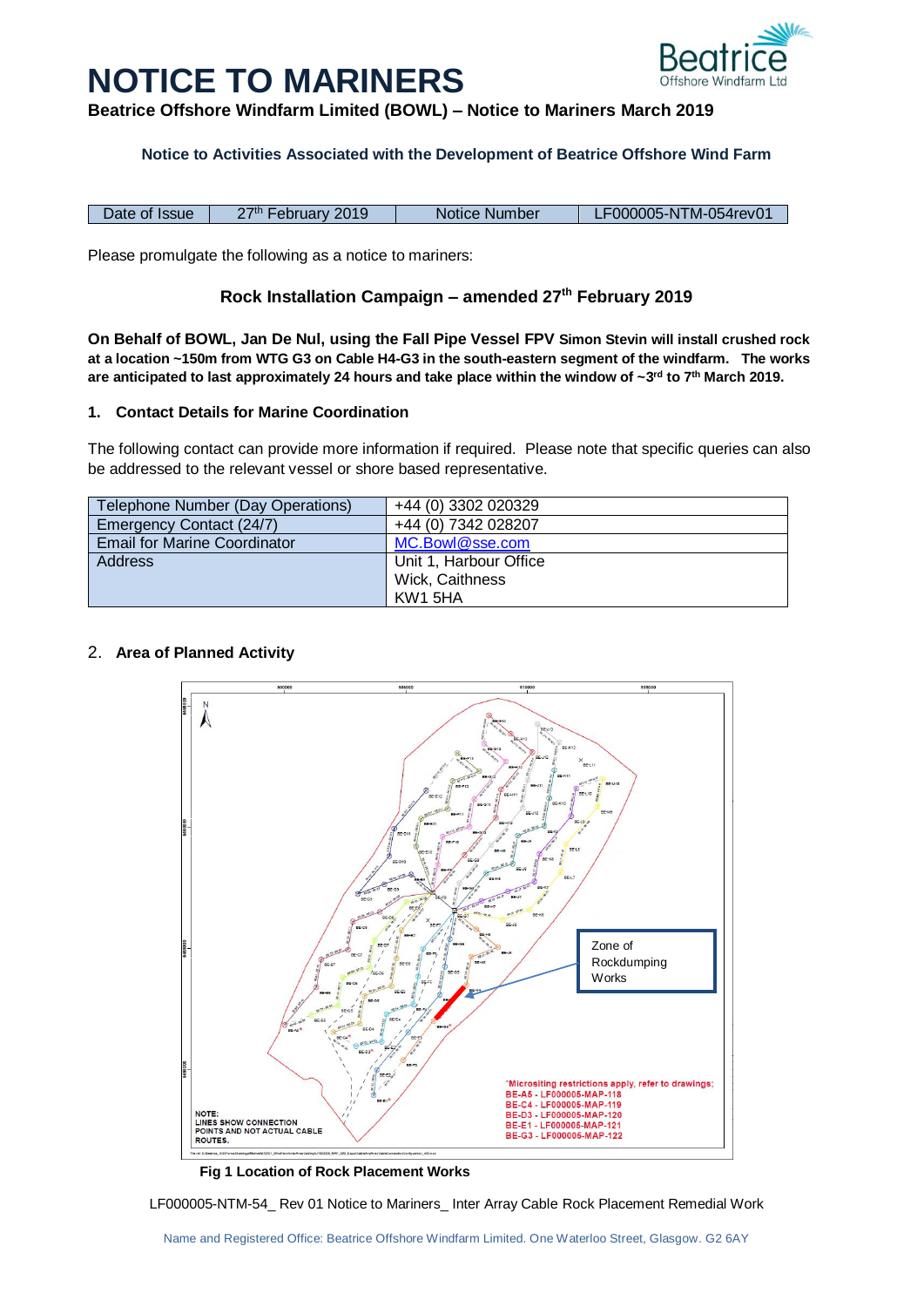# **NOTICE TO MARINERS**



| $\sim$ nhu<br>`oute<br>∍apıe | Start                                       |                                   | End                    |                  |
|------------------------------|---------------------------------------------|-----------------------------------|------------------------|------------------|
| $\sim$<br>$HA -$<br>ັບປ      | <b>CO</b> <sup>o</sup><br>$\sim$<br>N<br>эŏ | .64' W<br>0°<br>$ \sim$<br>∽<br>ິ | $58^\circ$<br>60'<br>N | 67' M<br>no<br>n |

## **3. Vessel Associated with the Activity**

The Fall Pipe Vessel 'Simon Stevin' is an ocean-going high powered vessel, equipped with a flexible fall pipe, which is positioned by means of its Remotely Operated Vehicle (ROV) at the outer end of the fall pipe. The vessel is equipped for Dynamic Positioning (DP2) operations, enabling the vessel to manoeuvre in any direction or remain in a fixed position.

Two large hydraulic excavators are mounted in the middle of each bunker. During rock installation, these excavators are used to feed the conveyor belt system to the fall pipe tower. The rock installation process is controlled by the FPROV at the bottom of the fall pipe, which together with the ship's position determines the position of the placed rock. The amount of installed material can be adjusted by setting the feeder output and the vessel's tracking speed.

| <b>FPV Simon Stevin</b>                                                     |                                                                    |  |
|-----------------------------------------------------------------------------|--------------------------------------------------------------------|--|
| <b>General Description and</b><br><b>Dimensions:</b>                        | Length overall 191.5 m<br>Breadth moulded 40 m<br>Draft max. 9.2 m |  |
| <b>Call Sign:</b>                                                           | LXUB                                                               |  |
| <b>MMSI:</b>                                                                | 253309000                                                          |  |
| <b>On Board Contact:</b>                                                    | V-Sat phone: +32 240 268 89                                        |  |
| <b>Offshore Manager / Party Chief:</b>                                      | Captain Direct: +32 240 268 90                                     |  |
| E-mail:                                                                     | captain@sv.jandenul.com                                            |  |
| Noemie Larue<br><b>Onshore Representative:</b><br>Noemie.larue@jandenul.com |                                                                    |  |



#### **4. Crew transfers**

No Crew transfers for the Simon Stevin are anticipated during this operation.

#### **5. Adverse Weather Conditions**

LF000005-NTM-54\_ Rev 01 Notice to Mariners\_ Inter Array Cable Rock Placement Remedial Work